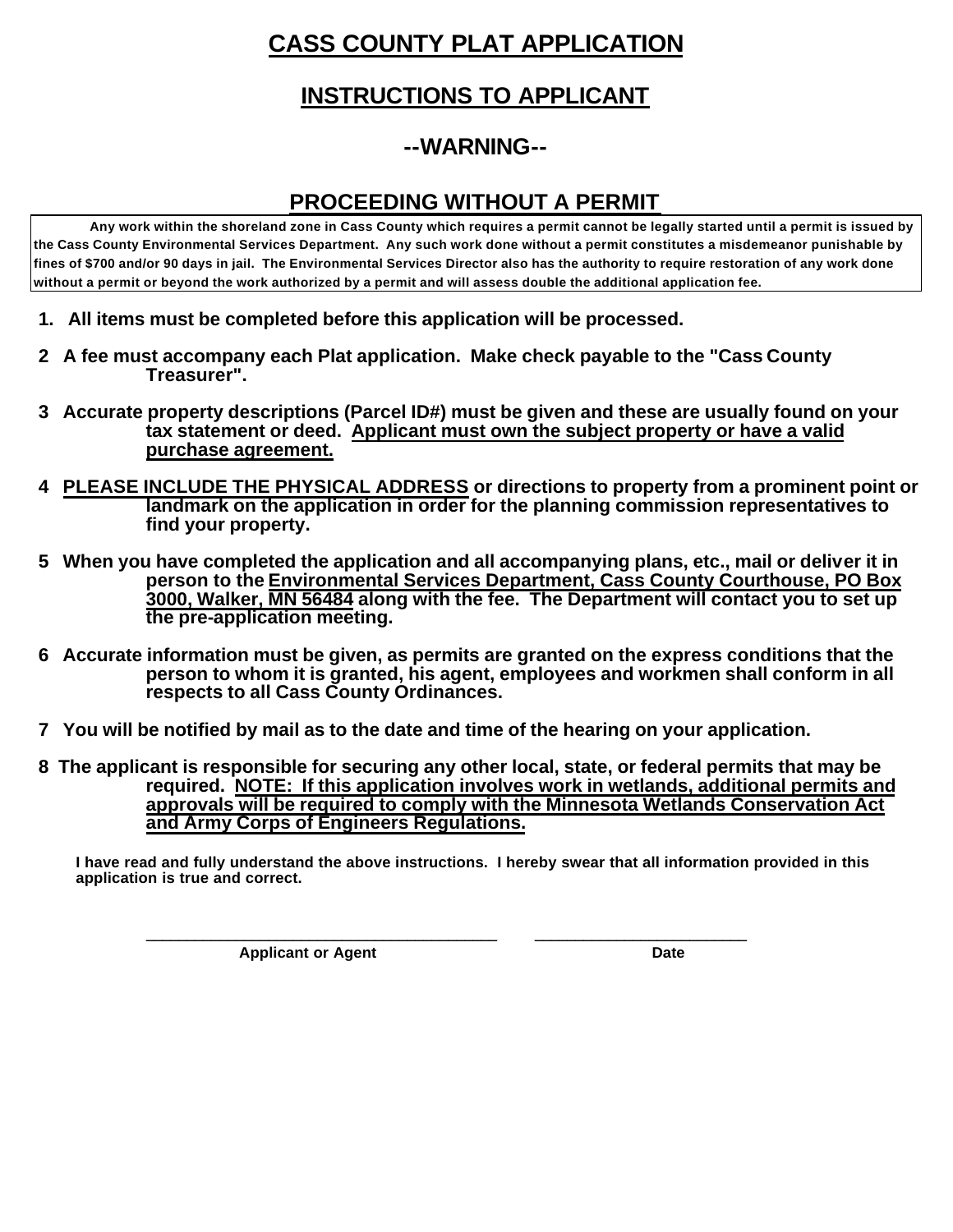### **CASS COUNTY ENVIRONMENTAL SERVICES**

#### **APPLICATION FOR PLAT/SUBDIVISION**

|                                                                                                   | Applicant is: () Owner () Developer () Buyer () Agent () Other:                                      |
|---------------------------------------------------------------------------------------------------|------------------------------------------------------------------------------------------------------|
| Subdivision Type: () Plat () Planned Unit Development                                             |                                                                                                      |
|                                                                                                   |                                                                                                      |
|                                                                                                   |                                                                                                      |
| Parcel Size Exertain Ac.                                                                          |                                                                                                      |
|                                                                                                   | Lake/River Name______________________________Lake #_______________Lake Class________________________ |
|                                                                                                   |                                                                                                      |
|                                                                                                   |                                                                                                      |
|                                                                                                   |                                                                                                      |
| I hereby swear that all of the above information is true and correct to the best of my knowledge. |                                                                                                      |
| <b>Applicant Signature</b>                                                                        | <b>Date</b>                                                                                          |
|                                                                                                   |                                                                                                      |
| Receipt#<br>Fee \$                                                                                |                                                                                                      |